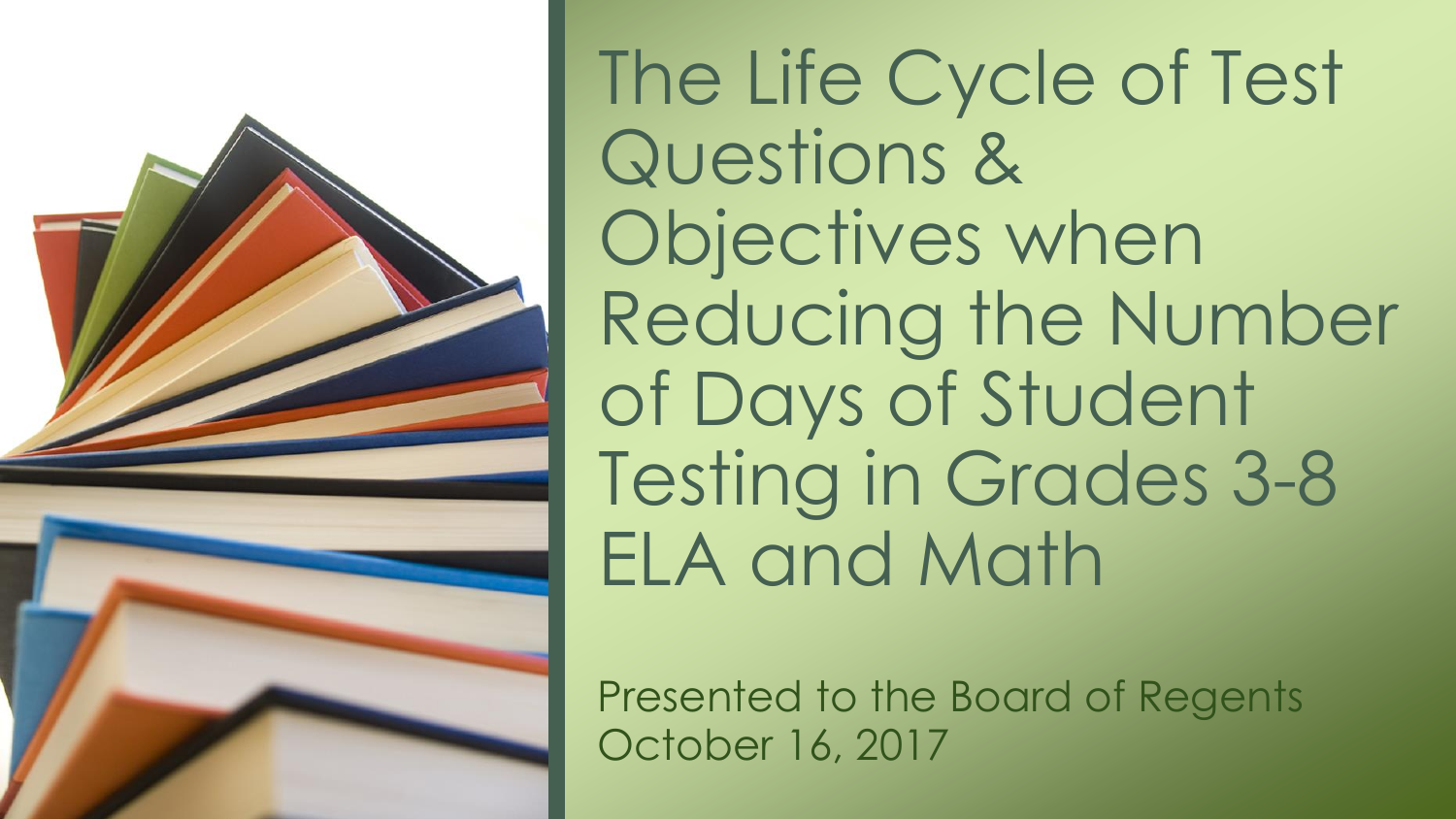

## The Life Cycle of Test Questions

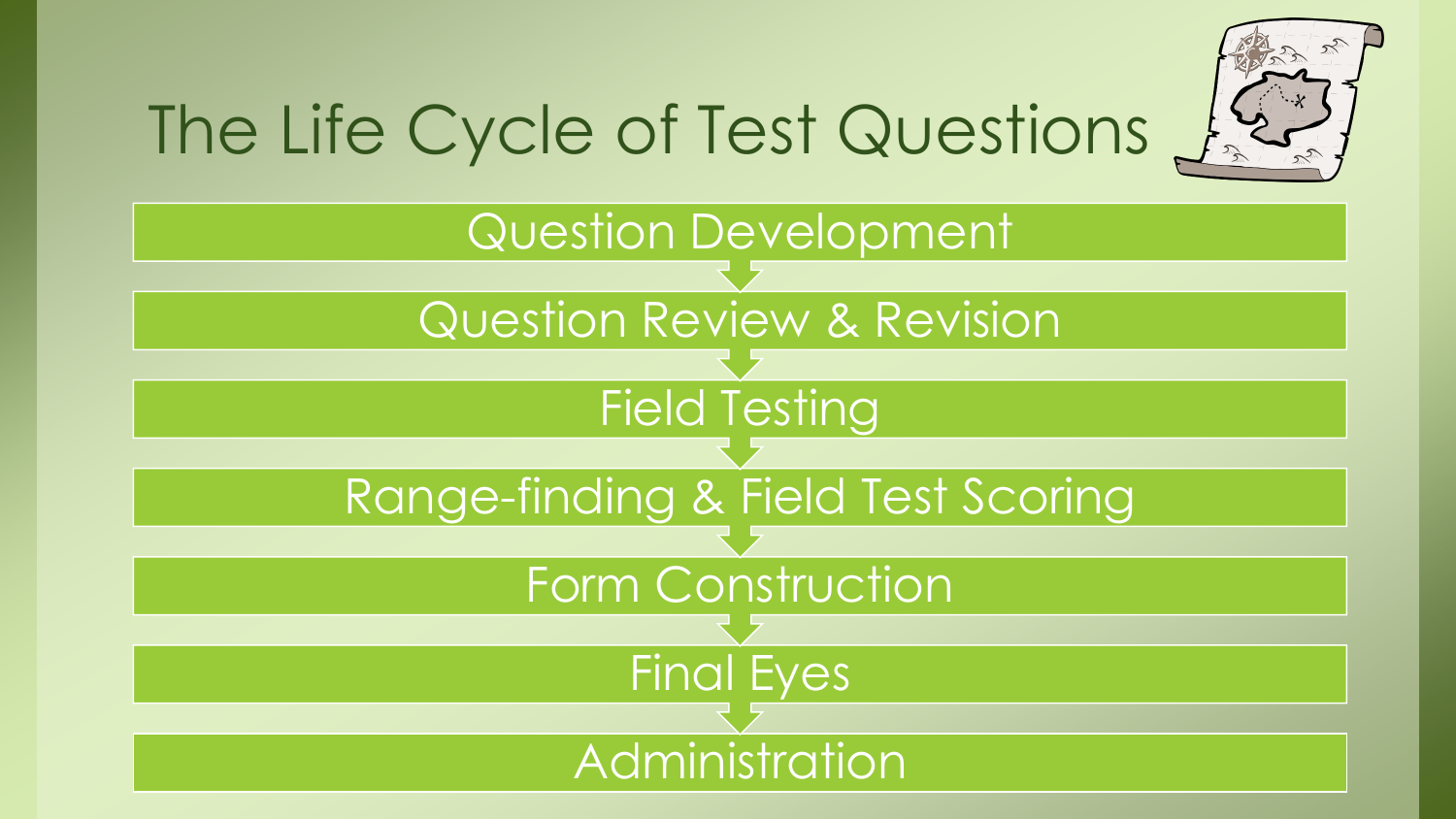## Objectives when Reducing the Number of Days of Student Testing in Grades 3-8 ELA and Math

- The two-session tests will:
	- Measure the learning standards with fidelity
	- Maintain the rigor of the assessments and breadth of learning standards coverage
	- Support reliable, valid and fair interpretations
		- The tests must have a sufficient number of questions to accurately measure student knowledge and skills